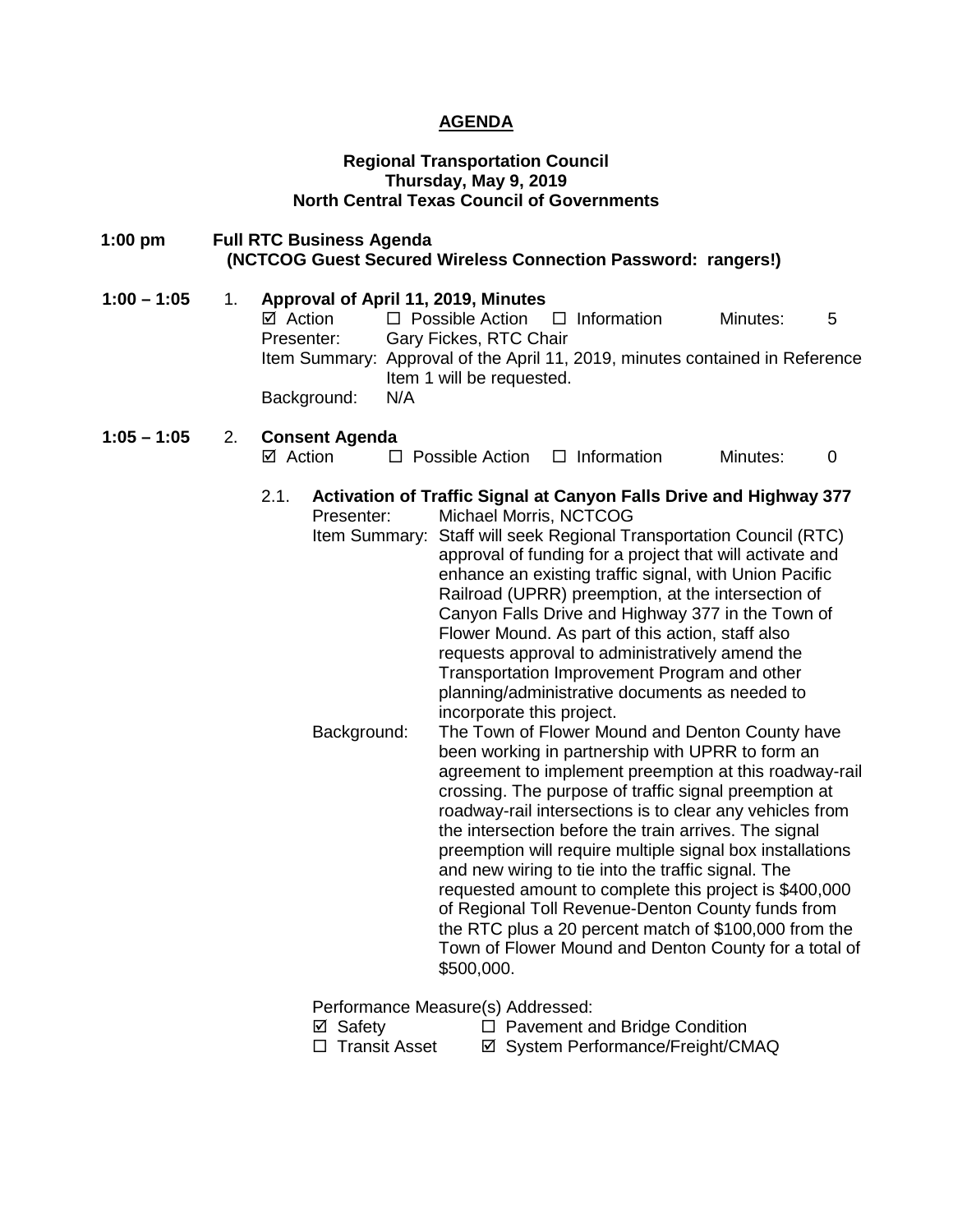### 2.2. **Endorsement of Transportation Development Credits for the Automated Vehicle 2.0 Program**

| Presenter:  | Brian Dell, NCTCOG                                                                                                       |
|-------------|--------------------------------------------------------------------------------------------------------------------------|
|             | Item Summary: Staff will seek Regional Transportation Council (RTC)<br>approval of the use of Transportation Development |
|             | Credits in lieu of local match for local partners                                                                        |
|             | participating in the Automated Vehicle 2.0 (AV 2.0)                                                                      |
|             | Program.                                                                                                                 |
| Background: | The AV 2.0 Program, approved by the RTC on                                                                               |
|             | October 11, 2018, consists of three elements:                                                                            |

- Planning: Provide planning assistance for cities that are planning ahead for the deployment of AVs in their community; \$1.5 million.
- Implementation Costs: Funding to help cities cover infrastructure, equipment, safety, public education, and other costs incurred when an AV deployment comes to a community; \$10 million.
- Regional Priority Projects: AV deployment projects supporting use cases/communities that have not attracted AV developer interest; \$20 million.

The RTC adopted Policy P18-01 with AV 2.0. It provides in relevant part that "all North Texas communities should have the resources necessary to plan for AV deployments and to build effective partnerships with AV developers when they deploy AVs in a community." Allowing use of TDCs in lieu of cash contributions by local communities advances that policy.

Performance Measure(s) Addressed:

- $\boxtimes$  Safety  $\Box$  Pavement and Bridge Condition
- □ Transit Asset  $\Box$  System Performance/Freight/CMAQ

## **1:05 – 1:20** 3. **Orientation to Agenda/Director of Transportation Report**

- $\Box$  Possible Action  $\Box$  Information Minutes: 15 Presenter: Michael Morris, NCTCOG
	- 1. Regional Transportation Council (RTC) Nominating Subcommittee Appointments (Vice Chair Andy Eads Will Present on Behalf of Chair Gary Fickes)
	- 2. Recognition of Members Concluding Service on the RTC: Rob Franke, Mayor, City of Cedar Hill
	- 3. North Central Texas Council of Governments First Floor Construction: August 8 RTC Meeting to be Cancelled, September 12 Meeting to be Held at the Irving Transportation Summit
	- 4. 2019 Metropolitan Planning Organization Milestone Policy Update (Electronic Item 3.1.1 and Electronic Item 3.1.2)
	- 5. High-Occupancy Vehicle Subsidy Report (Electronic Item 3.2)
	- 6. East/West Equity Update (Electronic Item 3.3)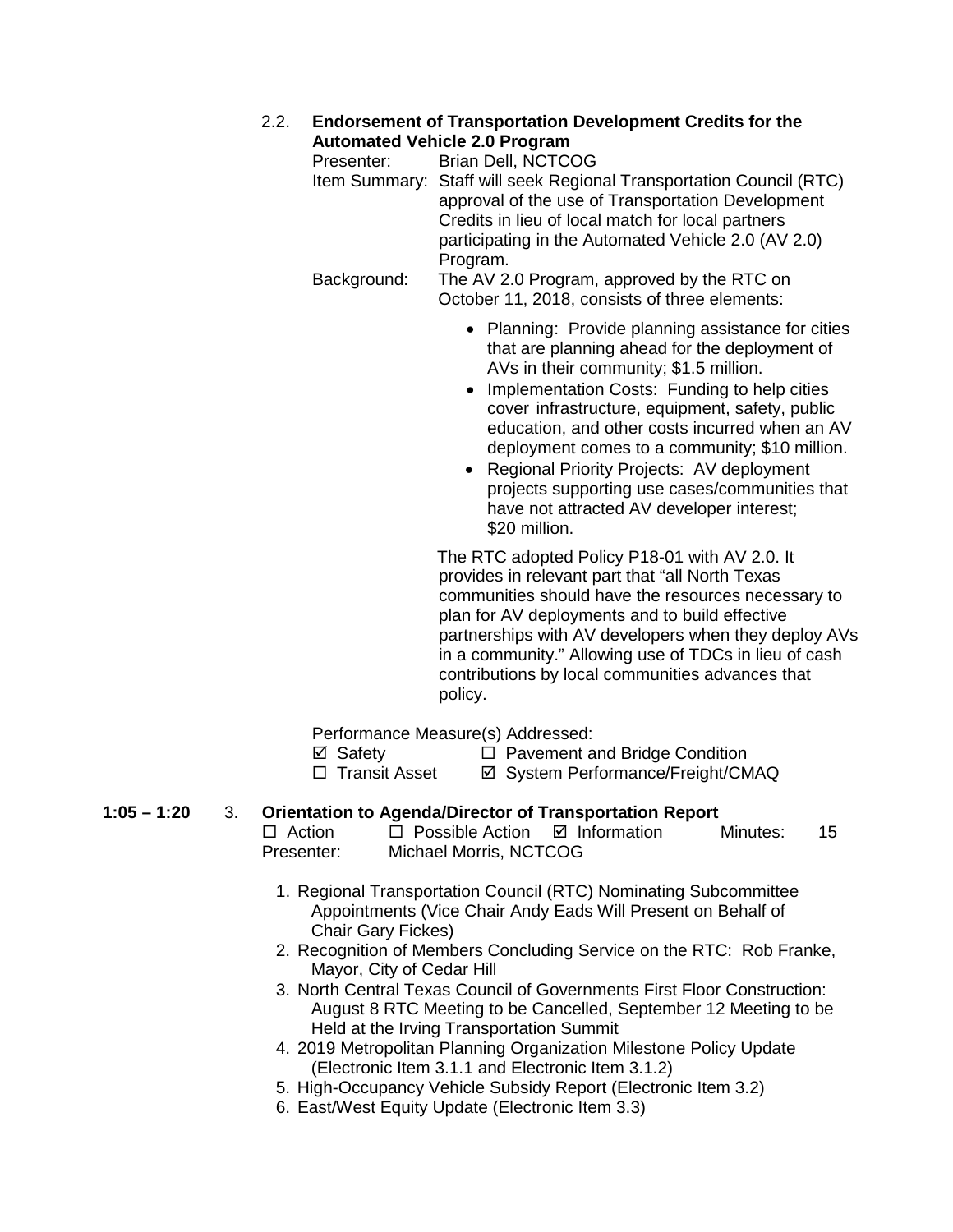- 7. Status Report on Ozone (Electronic Item 3.4)
- 8. Status Report on Volkswagen Settlement (Electronic Item 3.5)
- 9. Voluntary Local Transportation Strategies in Dallas-Fort Worth (Electronic Item 3.6)
- 10. Clean Air Action Day, June 21, 2019 (Handout)
- 11. Air Quality Funding Opportunities for Vehicles [\(www.nctcog.org/trans/quality/air/funding-and-resources/fundingvehicle\)](http://www.nctcog.org/trans/quality/air/funding-and-resources/fundingvehicle)
- 12. Dallas-Fort Worth Clean Cities Events [\(www.dfwcleancities.org/dfw-clean](http://www.dfwcleancities.org/dfw-clean-cities-meetings)[cities-meetings\)](http://www.dfwcleancities.org/dfw-clean-cities-meetings)
- 13. April Public Meeting Minutes (Electronic Item 3.7)
- 14. May Public Meeting Notice (Electronic Item 3.8)
- 15. Public Comments Report (Electronic Item 3.9)
- 16. Recent Correspondence (Electronic Item 3.10)
- 17. Recent News Articles (Electronic Item 3.11)
- 18. Recent Press Releases (Electronic Item 3.12)
- 19. Transportation Partners Progress Reports

### **1:20 – 1:30** 4. **Title VI Program 2019 Update**

| ⊠ Action   | $\Box$ Possible Action $\Box$ Information                                   | Minutes: | 10. |
|------------|-----------------------------------------------------------------------------|----------|-----|
| Presenter: | Ken Kirkpatrick, NCTCOG                                                     |          |     |
|            | Item Summary: Staff will request the Council's approval of an update to the |          |     |

- Title VI Program.
- Background: As a primary recipient of Federal Transit Administration funding, the North Central Texas Council of Governments (NCTCOG) is required to have a Title VI Program. This program describes how NCTCOG implements nondiscrimination efforts related to Title VI of the Civil Rights Act and environmental justice. The program also describes how NCTCOG monitors subrecipients. This program must be updated every three years. For 2019, NCTCOG also is updating its Title VI Complaint Procedures, a component of the Title VI Program. The complaint procedures were also translated into Spanish. These changes necessitated a 45-day comment period because the complaint procedures are included in the Public Participation Plan, so this plan must also be updated. Electronic Item 4.1 contains a presentation with background information. Reference Item 4.2 is a draft resolution approving the Title VI Program 2019 Update. A draft of the North Central Texas Council of Governments Title VI Program 2019 Update is available at [www.nctcog.org/](http://www.nctcog.org/nctcg/media/Transportation/DocsMaps/Involve/Justice/Title-VI-Program-2019_draftforACTION.pdf) [nctcg/media/Transportation/DocsMaps/Involve/Justice/Title-](http://www.nctcog.org/nctcg/media/Transportation/DocsMaps/Involve/Justice/Title-VI-Program-2019_draftforACTION.pdf)[VI-Program-2019\\_draftforACTION.pdf.](http://www.nctcog.org/nctcg/media/Transportation/DocsMaps/Involve/Justice/Title-VI-Program-2019_draftforACTION.pdf) A draft of the Public Participation Plan for the Dallas-Fort Worth Metropolitan Area is available at [www.nctcog.org/nctcg/media/Transportation/](http://www.nctcog.org/nctcg/media/Transportation/DocsMaps/Involve/InputMeetings/2019/02/PPP_Title-VI.pdf) [DocsMaps/Involve/InputMeetings/2019/02/PPP\\_Title-VI.pdf.](http://www.nctcog.org/nctcg/media/Transportation/DocsMaps/Involve/InputMeetings/2019/02/PPP_Title-VI.pdf)

Performance Measure(s) Addressed:

- 
- 
- $\Box$  Pavement and Bridge Condition  $\Box$  Transit Asset  $\Box$  System Performance/Freight/CMAQ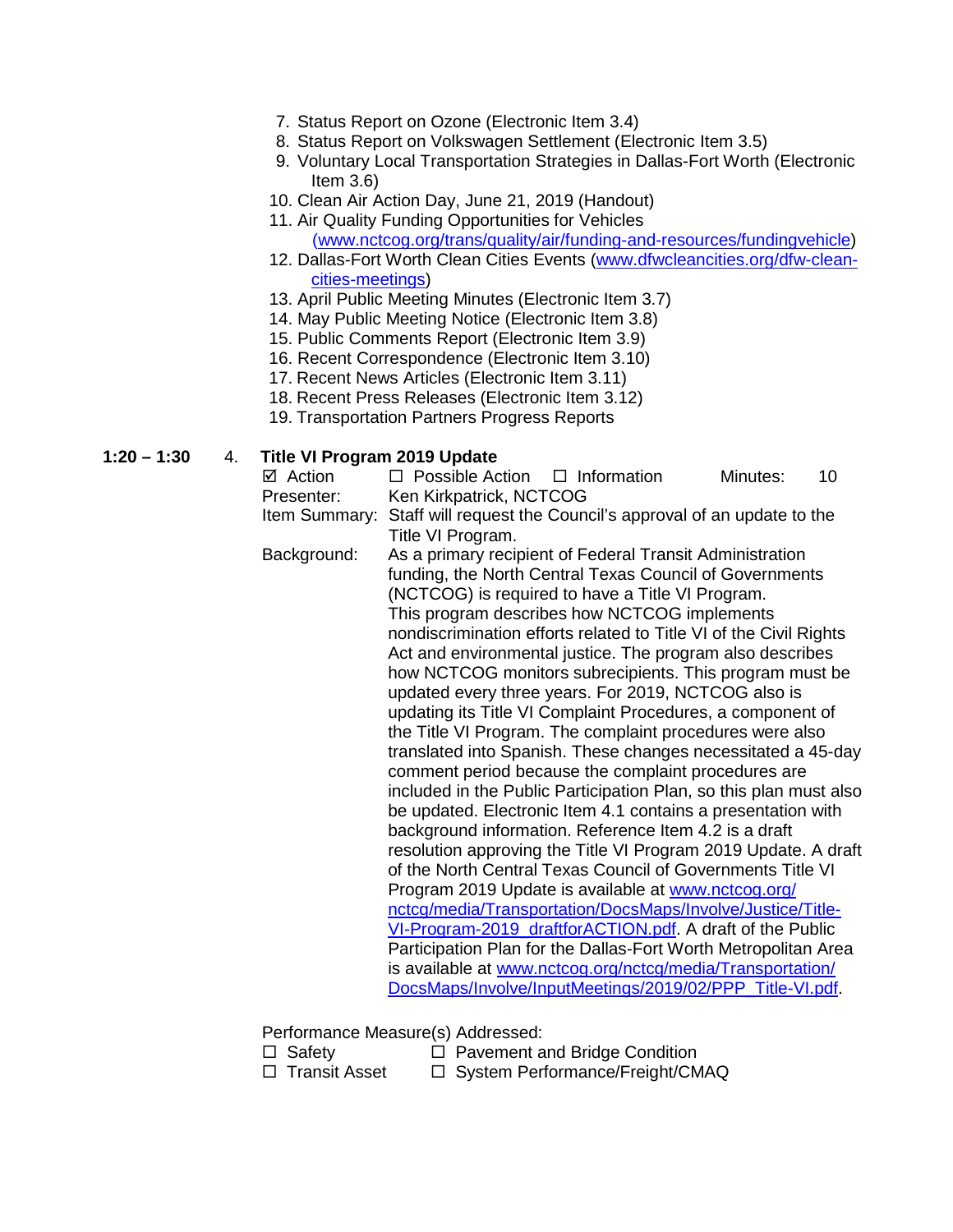| $1:30 - 1:40$ | 5. |                           | 2020 Unified Transportation Program and Regional 10-Year Plan Update        |  |  |  |  |
|---------------|----|---------------------------|-----------------------------------------------------------------------------|--|--|--|--|
|               |    | ⊠ Action                  | $\Box$ Possible Action<br>$\Box$ Information<br>Minutes:<br>10 <sup>°</sup> |  |  |  |  |
|               |    | Presenter:                | Michael Morris, NCTCOG                                                      |  |  |  |  |
|               |    | Item Summary:             | Staff will brief the Council on the latest activities being                 |  |  |  |  |
|               |    |                           | undertaken and the plan going forward for the Regional                      |  |  |  |  |
|               |    |                           | 10-Year Plan Update and 2020 Unified Transportation                         |  |  |  |  |
|               |    |                           | Program (UTP). Regional Transportation Council (RTC)                        |  |  |  |  |
|               |    |                           | approval of the final project list will be requested. This item will        |  |  |  |  |
|               |    |                           | be brought back to the RTC if further refinements are                       |  |  |  |  |
|               |    |                           | negotiated with the Texas Department of Transportation                      |  |  |  |  |
|               |    |                           | (TxDOT).                                                                    |  |  |  |  |
|               |    | Background:               | In December 2016, the RTC approved a set of projects for                    |  |  |  |  |
|               |    |                           | Fiscal Year (FY) 2017-2026 funded with Category 2 (MPO                      |  |  |  |  |
|               |    |                           | selection) and Category 4 (TxDOT District selection) and                    |  |  |  |  |
|               |    |                           | submitted for Texas Transportation Commission (TTC)                         |  |  |  |  |
|               |    |                           | consideration with Category 12 (Commission selection) funds.                |  |  |  |  |
|               |    |                           | That action was the Dallas-Fort Worth region's response to                  |  |  |  |  |
|               |    |                           | the House Bill (HB) 20 10-year planning requirement. In                     |  |  |  |  |
|               |    |                           | August 2018, the RTC approved an update to the Regional                     |  |  |  |  |
|               |    |                           | 10-Year Plan that primarily incorporated various project                    |  |  |  |  |
|               |    |                           | updates received to date. Since that time, North Central Texas              |  |  |  |  |
|               |    |                           | Council of Governments staff has been coordinating regularly                |  |  |  |  |
|               |    |                           | with the Texas Department of Transportation Dallas, Paris                   |  |  |  |  |
|               |    |                           | (Hunt County), and Fort Worth districts regarding updates to                |  |  |  |  |
|               |    |                           | previously approved projects as well as potential additions to              |  |  |  |  |
|               |    |                           | the 10-Year Plan to be included in the 2020 UTP. In response                |  |  |  |  |
|               |    |                           | to a January 31, 2019, deadline set forth by TxDOT, staff has               |  |  |  |  |
|               |    |                           | drafted a list that includes these project updates, potential new           |  |  |  |  |
|               |    |                           | candidate projects, and scores for each project. In addition,               |  |  |  |  |
|               |    |                           | staff has drafted an additional list of projects that need initial          |  |  |  |  |
|               |    |                           | funding to allow TxDOT to continue advancing preconstruction                |  |  |  |  |
|               |    |                           | activities, including the acquisition of right-of-way.                      |  |  |  |  |
|               |    |                           | Electronic Item 5.1 contains the proposed list of projects.                 |  |  |  |  |
|               |    |                           | Electronic Item 5.2 includes additional information about the               |  |  |  |  |
|               |    |                           | process, and Electronic Item 5.3 contains additional details on             |  |  |  |  |
|               |    |                           | the scoring methodology developed by staff.                                 |  |  |  |  |
|               |    |                           | Performance Measure(s) Addressed:                                           |  |  |  |  |
|               |    | ⊠ Safety                  | ☑ Pavement and Bridge Condition                                             |  |  |  |  |
|               |    | ☑ Transit Asset           | ☑ System Performance/Freight/CMAQ                                           |  |  |  |  |
| $1:40 - 1:50$ | 6. | <b>Legislative Update</b> |                                                                             |  |  |  |  |
|               |    | $\Box$ Action             | ☑ Possible Action<br>$\Box$ Information<br>Minutes:<br>10                   |  |  |  |  |
|               |    | Presenter:                | Rebekah Hernandez, NCTCOG                                                   |  |  |  |  |
|               |    |                           | Item Summary: Staff will provide an update on federal and State legislative |  |  |  |  |
|               |    |                           | actions related to transportation and air quality issues                    |  |  |  |  |

affecting the Dallas-Fort Worth area. Staff recently testified on high-speed rail bills and Senate Bill 1070. Background: Transportation issues continue to be a focus for both the

United States Congress and the Texas Legislature. The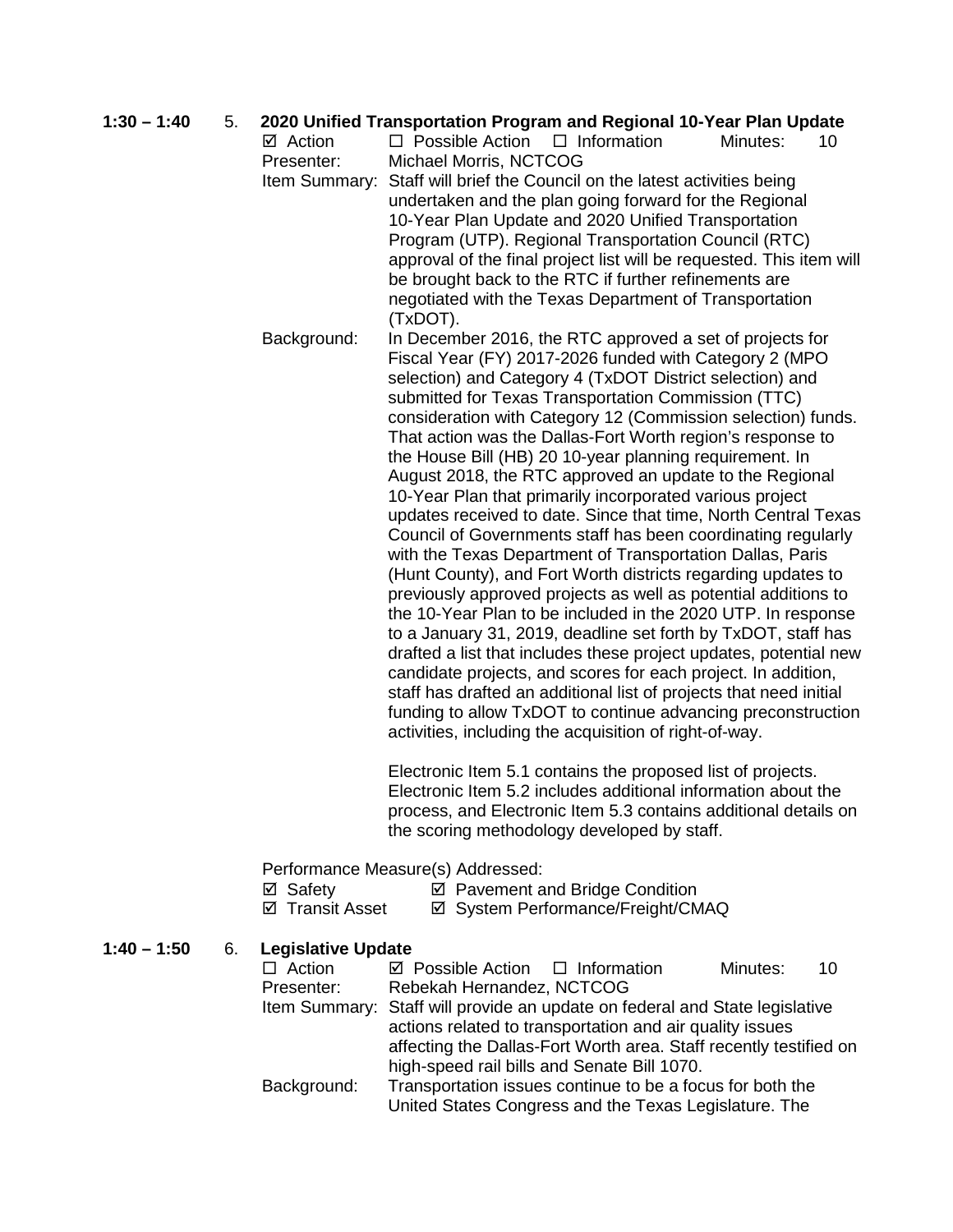1st session of the 116<sup>th</sup> US Congress convened on January 3, 2019. President Trump recently met with Democratic leaders and agreed to set a \$2 trillion target for an infrastructure bill and will work on funding proposals. The 86<sup>th</sup> Texas Legislature convened on January 8, 2019. This item will allow staff to provide updates on key positions of the RTC and allow any additional positions to be taken, if necessary.

Performance Measure(s) Addressed:

| ⊠ Safety             | $\Box$ Pavement and Bridge Condition |
|----------------------|--------------------------------------|
| $\Box$ Transit Asset | ☑ System Performance/Freight/CMAQ    |

## **1:50 – 2:00** 7. **National Highway System Review**

 $\Box$  Possible Action  $\Box$  Information Minutes: 10 Presenter: Berrien Barks, NCTCOG Item Summary: Staff is currently in the process of updating the National Highway System (NHS). The Regional Transportation Council will be briefed on the potential implications this may have within the region. The timeline for this process and the steps that have been taken to ensure local-government involvement, including any comments from a recent Surface Transportation Technical Committee workshop, will also be presented. Background: The NHS is a network of nationally significant roadways in the United States. The network supports the movement of people and goods between population centers, major military installations, and intermodal facilities. The North Central Texas Council of Governments is working through a collaborative process with the Texas Department of Transportation, the Federal Highway Administration, and local governments to perform a complete evaluation of the NHS for the first time since its inception in 1996.

### Performance Measure(s) Addressed:

- $\boxtimes$  Safety  $\boxtimes$  Pavement and Bridge Condition
- □ Transit Asset <br>  $\Box$  Transit Asset <br>  $\Box$  System Performance/Freight/CMAQ

# **2:00 – 2:10** 8. **2021-2024 Transportation Improvement Program Development**

 $\Box$  Possible Action  $\Box$  Information Minutes: 10 Presenter: Brian Dell, NCTCOG Item Summary: Staff will brief the Council on the 2021-2024 Transportation Improvement Program (TIP) development process, expectations, and upcoming meetings. Background: A new TIP is developed every two years through a cooperative effort among the North Central Texas Council of Governments (NCTCOG), the Texas Department of Transportation (TxDOT), local governments, and transportation authorities. The TIP is a staged, multi-year listing of transportation projects with committed funding from federal, State, and local sources within the Dallas-Fort Worth Metropolitan Area.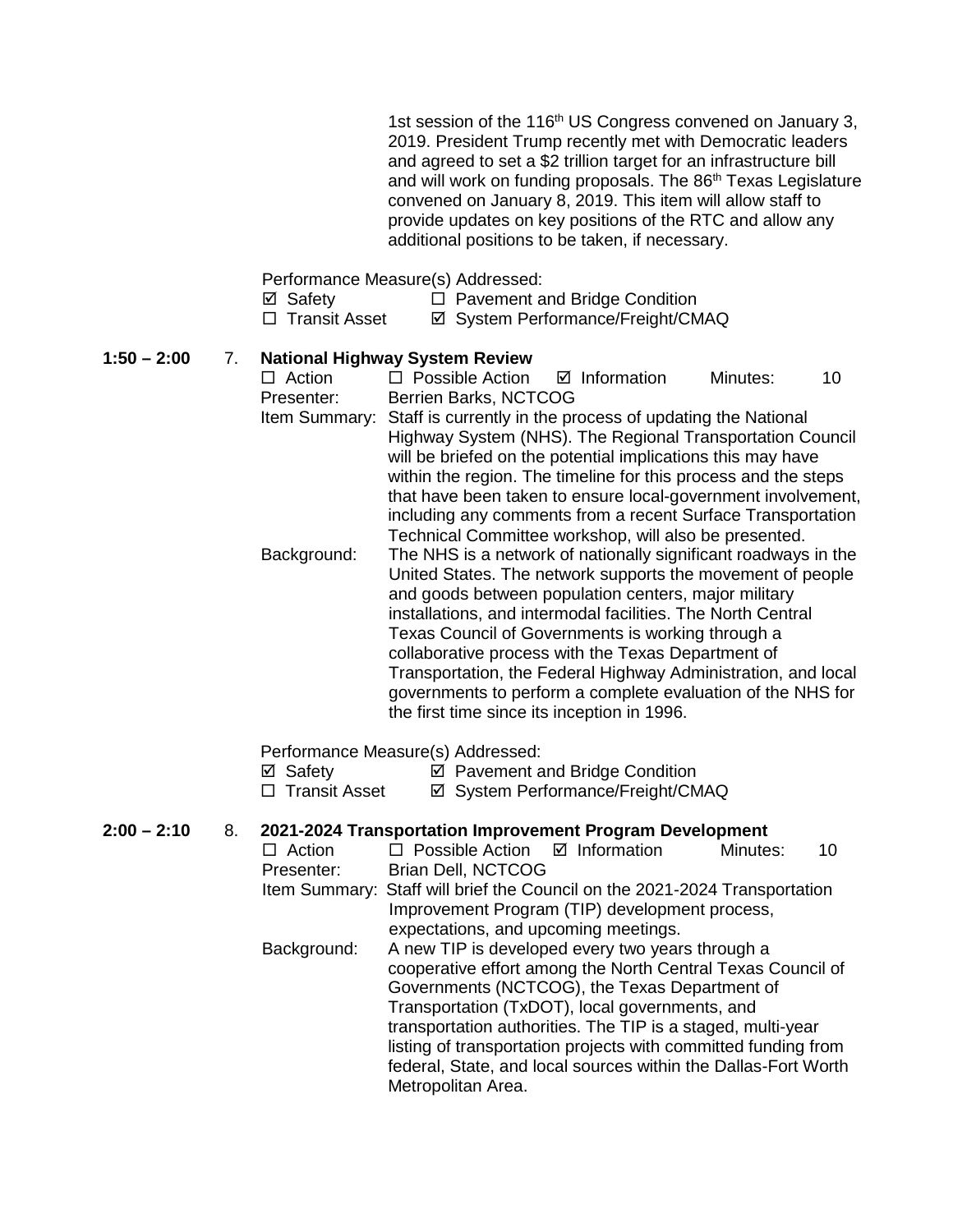For regionally significant projects to proceed to implementation, they must be included in the TIP listings correctly. To this end, NCTCOG staff will meet with local partners to receive input and updates on all active projects. The data from these meetings will be assessed and organized into a draft project listing, which is financially constrained against the funding allocations to be identified in the Unified Transportation Program. Special attention will be placed on projects that are at risk of losing federal funds. Details on the 2021-2024 TIP development process, timeline, and focus areas are available in Electronic Item 8.

Performance Measure(s) Addressed:

|     | ⊠ Safety |  |                          |  |     | ☑ Pavement and Bridge Condition |  |                                             |  |
|-----|----------|--|--------------------------|--|-----|---------------------------------|--|---------------------------------------------|--|
| - - |          |  | $\overline{\phantom{a}}$ |  | - - |                                 |  | $\sqrt{2}$ $\sqrt{2}$ $\sqrt{2}$ $\sqrt{2}$ |  |

 $\boxtimes$  **Transit Asset**  $\boxtimes$  **System Performance/Freight/CMAQ** 

### **2:10 – 2:20** 9. **Transit Studies Stakeholder Meetings**

| $\Box$ Action | $\Box$ Possible Action                                             | $\boxtimes$ Information | Minutes: | 10 |
|---------------|--------------------------------------------------------------------|-------------------------|----------|----|
| Presenter:    | Shannon Stevenson, NCTCOG                                          |                         |          |    |
| Item Summary: | Staff will brief the Regional Transportation Council (RTC) on      |                         |          |    |
|               | upcoming stakeholder meetings related to various transit           |                         |          |    |
|               | studies previously approved by the RTC to develop a                |                         |          |    |
|               | comprehensive approach to planning and implementing transit        |                         |          |    |
|               | services outside of transit authority service areas in portions of |                         |          |    |
|               | Collin, Dallas, and Tarrant Counties.                              |                         |          |    |
| Background:   | Various elected officials and other interested parties from        |                         |          |    |
|               | Collin, Dallas, and Tarrant Counties asked for assistance in       |                         |          |    |
|               | 2018 with developing a comprehensive approach to planning          |                         |          |    |
|               | and implementing transit services outside of transit authority     |                         |          |    |
|               | service areas. The RTC approved \$2 million to fund several        |                         |          |    |
|               | transit studies in those areas to consider: internal and           |                         |          |    |
|               | regional connections, focus on strategic implementation, near-     |                         |          |    |
|               | term implementation, increased transportation options, funding     |                         |          |    |
|               |                                                                    |                         |          |    |
|               | options, and private sector involvement. Dallas County is also     |                         |          |    |
|               | interested in the movement of goods in addition to people.         |                         |          |    |
|               | Consultants will be necessary, as well as coordination with the    |                         |          |    |
|               | transportation authorities to ensure that the outcome is fair      |                         |          |    |
|               | and equitable. Three different procurements will be initiated      |                         |          |    |
|               | simultaneously with private-sector proposers able to submit on     |                         |          |    |
|               | multiple requests.                                                 |                         |          |    |

As development of the Request for Proposals (RFP) begins, staff is requesting stakeholder input on the scopes to ensure each area is addressing the specific needs for that region. Staff will be conducting stakeholder meetings for each area beginning in late spring to gather more information and feedback on the scopes for each RFP. More information can be found in Electronic Item 9.

Performance Measure(s) Addressed:

- $\boxtimes$  Safety  $\Box$  Pavement and Bridge Condition
- ⊠ Transit Asset 
□ System Performance/Freight/CMAQ